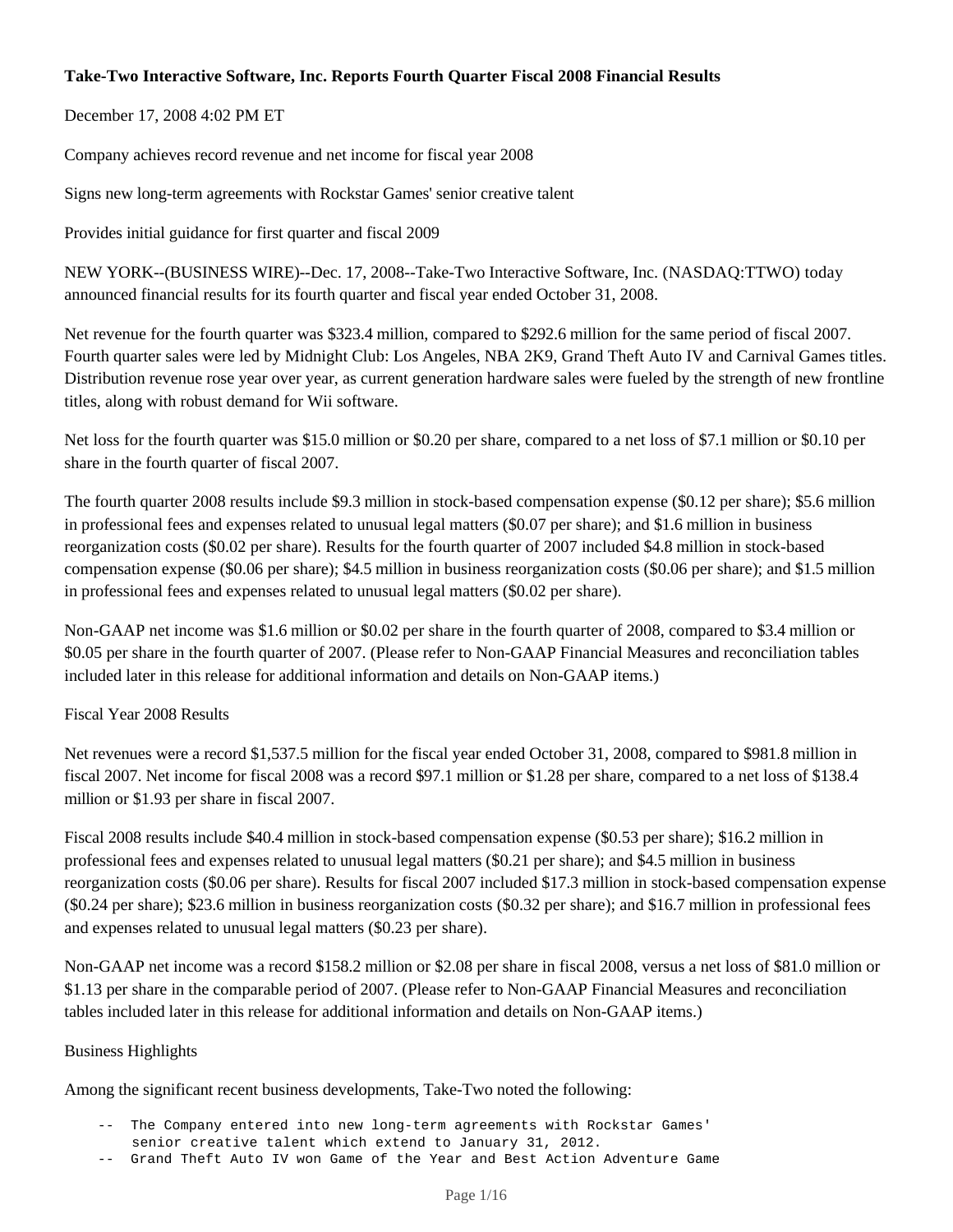at the 2008 Spike TV Video Game Awards on December 14.

- -- 2K Play's wholly owned Carnival Games(TM)franchise, including Carnival Gamesfor Nintendo's Wii(TM) and DS(TM), and Carnival Games(TM)MiniGolf for Wii, has shipped over three million units worldwide.
- -- The Company entered into an outsourcing agreement with Ditan Distribution for the pick, pack, ship and warehousing functions for Take-Two's U.S. publishing and distribution businesses previously handled by Take-Two's Jack of All Games subsidiary.

"Take-Two's record results for the 2008 fiscal year reflect the fundamental strength of our business model," said Strauss Zelnick, Chairman of Take-Two. "Our performance has benefited from the strategies we've implemented during the past 18 months to unlock the potential of our creative talent, sharpen our focus on the core business, and take costs out of our operations. We've also signed new agreements with the senior members of the Rockstar Games label, a team that has produced some of the industry's most extraordinary hits. These actions were taken in the interest of creating long-term shareholder value, and we believe they have also better positioned the Company to weather an increasingly challenging economic climate."

Ben Feder, Chief Executive Officer of Take-Two, commented, "While our initial guidance provided today is a prudent response to the difficult current and possible future business conditions, we continue to maintain our strategy of developing a select portfolio of AAA titles. We believe one of the keys to long-term success in our industry is to offer truly outstanding products and a great entertainment experience. We're excited about our 2009 pipeline, which will include the introduction of Grand Theft Auto: Chinatown Wars on the Nintendo DS, episodic content for Grand Theft Auto IV on the Xbox 360 and downloadable content for Midnight Club: Los Angeles, as well as new offerings from such powerful franchises as BioShock, Mafia and the 2K Sports roster. We'll also continue to invest in initiatives to achieve scale and create new revenue opportunities, while running a disciplined and cost-effective operation."

### Financial Guidance

The Company is providing initial guidance for the first quarter ending January 31, 2009, and for the fiscal year ending October 31, 2009 as follows:

|                      | Revenue*                              | Non-GAAP EPS $(a)(b)$  |  |
|----------------------|---------------------------------------|------------------------|--|
| First quarter ending |                                       |                        |  |
| 1/31/2009            | \$175 to \$225                        | $$(0.70)$ to $$(0.85)$ |  |
| Fiscal year ending   | $$1,100$ to $$1,250$ \$0.00 to \$0.20 |                        |  |
| 10/31/2009           |                                       |                        |  |

#### \* Dollars in millions

(a) The Company's non-GAAP EPS estimates for the first quarter ending January 31, 2009 and fiscal year ending October 31, 2009 exclude approximately \$0.14 and \$0.52 per share, respectively, of stock-based compensation expense; and approximately \$0.01 and \$0.05 per share, respectively, of expenses related to unusual legal matters. The Company's stock-based compensation expense for the first quarter and fiscal 2009 reflects the cost of approximately 2 million stock options and 1.5 million shares issued to ZelnickMedia that are subject to variable accounting. Actual expense to be recorded in connection with these options and shares is dependent upon several factors, including future changes in Take-Two's stock price.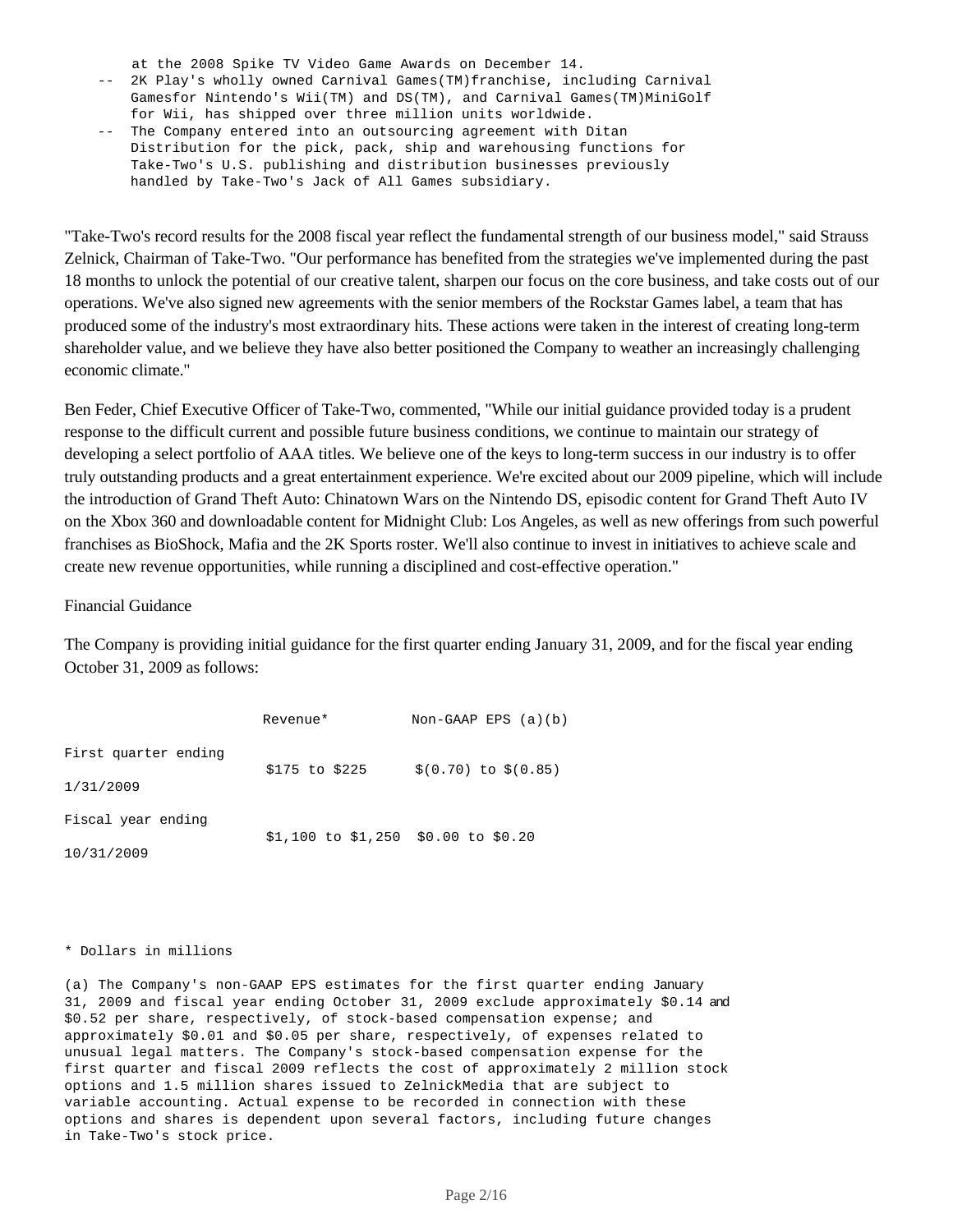(b) Q1 and fiscal year 2009 EPS estimates reflect tax expense primarily due to international operations.

Key assumptions and dependencies underlying the Company's guidance include continued consumer acceptance of the Xbox 360(R) video game and entertainment system from Microsoft, PLAYSTATION(R)3 computer entertainment system and Wii(TM) home video game system from Nintendo; the ability to develop and publish products that capture market share for these current generation systems while continuing to leverage opportunities on certain prior generation platforms; as well as the timely delivery of titles.

### Product Pipeline

The following titles shipped during the first quarter of 2009:

| Title                                           | Platform |
|-------------------------------------------------|----------|
| Dora the Explorer: Dora Saves the Snow Princess | D.S      |
| Grand Theft Auto IV                             | PC       |
| MLB(R) Superstars                               | Wii      |

Take-Two's lineup announced to date for the remainder of fiscal 2009 includes the following announced titles:

| Title                                    | Platform                                  |
|------------------------------------------|-------------------------------------------|
| $Bioshock(R)$ 2                          | TBA                                       |
| Borderlands(TM)                          | $Xbox 360$ , PS3, Games for Windows $(R)$ |
| Don King Boxing                          | Wii, DS                                   |
| Grand Theft Auto: Chinatown Wars         | DS                                        |
| Grand Theft Auto IV: The Lost and Damned | Xbox 360                                  |
| Grand Theft Auto IV Episodic Content     | Xbox 360                                  |
| Mafia II                                 | Xbox 360, PS3, Games for Windows          |
| Major League Baseball(R) 2K9             | Multiple platforms                        |
| Midnight Club: Los Angeles Downloadable  |                                           |
| Content - South Central Content Pack     | Xbox 360, PS3                             |
| MLB(R) Front Office Manager              | Xbox 360, PS3, Games for Windows          |
| NBA(R) 2K10                              | Multiple platforms                        |
| $NHL(R)$ 2K10                            | Multiple platforms                        |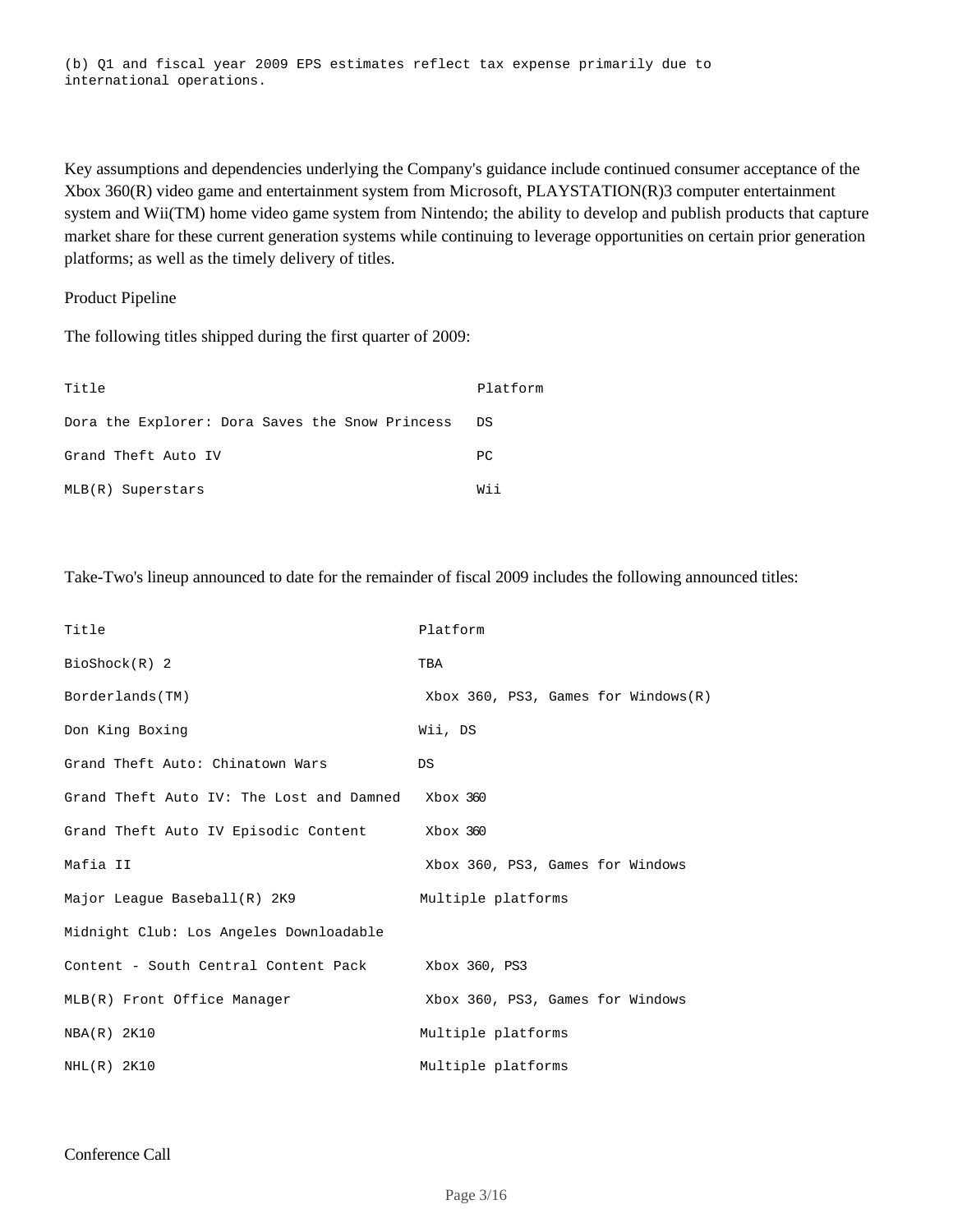Take-Two will host a conference call today at 4:30 p.m. Eastern Time to review these results and discuss other topics. The call can be accessed by dialing (877) 407-0984 or (201) 689-8577. A live listen-only webcast of the call will be available by visiting http://ir.take2games.com and a replay will be available following the call at the same location.

# Non-GAAP Financial Measures

In addition to reporting financial results in accordance with U.S. generally accepted accounting principles (GAAP), the Company uses non-GAAP measures of financial performance that exclude certain non-recurring or non-cash items. Non-GAAP gross profit, income (loss) from operations, net income (loss) and earnings (loss) per share are measures that exclude certain non-recurring or non-cash items and should be considered in addition to results prepared in accordance with GAAP. They are not intended to be considered in isolation from, as a substitute for, or superior to, GAAP results. These non-GAAP financial measures may be different from similarly titled measures used by other companies.

The non-GAAP measures exclude the following items from the Company's statements of operations:

- -- Business reorganization, restructuring and related expenses
- -- Stock-based compensation
- -- Professional fees and expenses associated with unusual legal and other matters, including the Company's recently completed strategic review process
- -- Income tax effects of the items listed above

In addition, the Company may consider whether other significant non-recurring items that arise in the future should also be excluded from the non-GAAP financial measures it uses.

The Company believes that these non-GAAP financial measures, when taken into consideration with the corresponding GAAP financial measures, are important in gaining an understanding of the Company's ongoing business. These non-GAAP financial measures also provide for comparative results from period to period. Therefore, the Company believes it is appropriate to exclude certain items as follows:

Business reorganization, restructuring and related expenses

In March 2007, the Company's stockholders elected a new slate of members to Take-Two's Board of Directors, who immediately removed the Company's former President and Chief Executive Officer. Subsequently, the Company's former Chief Financial Officer resigned. As a result of these actions and the implementation of a business reorganization plan, the Company incurred significant costs in the fiscal years ended October 31, 2007 and October 31, 2008 to reduce headcount, relocate employees and consolidate sales and operational functions. These costs were related to severance, asset write-offs and associated professional fees. As of October 31, 2008, the Company had substantially concluded the reorganization plan.

The Company does not engage in reorganization activities on a regular basis and therefore believes it is appropriate to exclude business reorganization expenses from its non-GAAP financial measures.

# Stock-based compensation

The Company does not consider stock-based compensation charges when evaluating business performance and management does not contemplate stock-based compensation expense in its short and long-term operating plans. The Company places greater emphasis on stockholder dilution than accounting charges when assessing the impact of stock-based equity awards.

Professional fees and expenses associated with unusual legal and other matters, including the Company's recently concluded strategic review process

The Company incurred significant legal, consulting and investment banking expenses in the fiscal year ended October 31,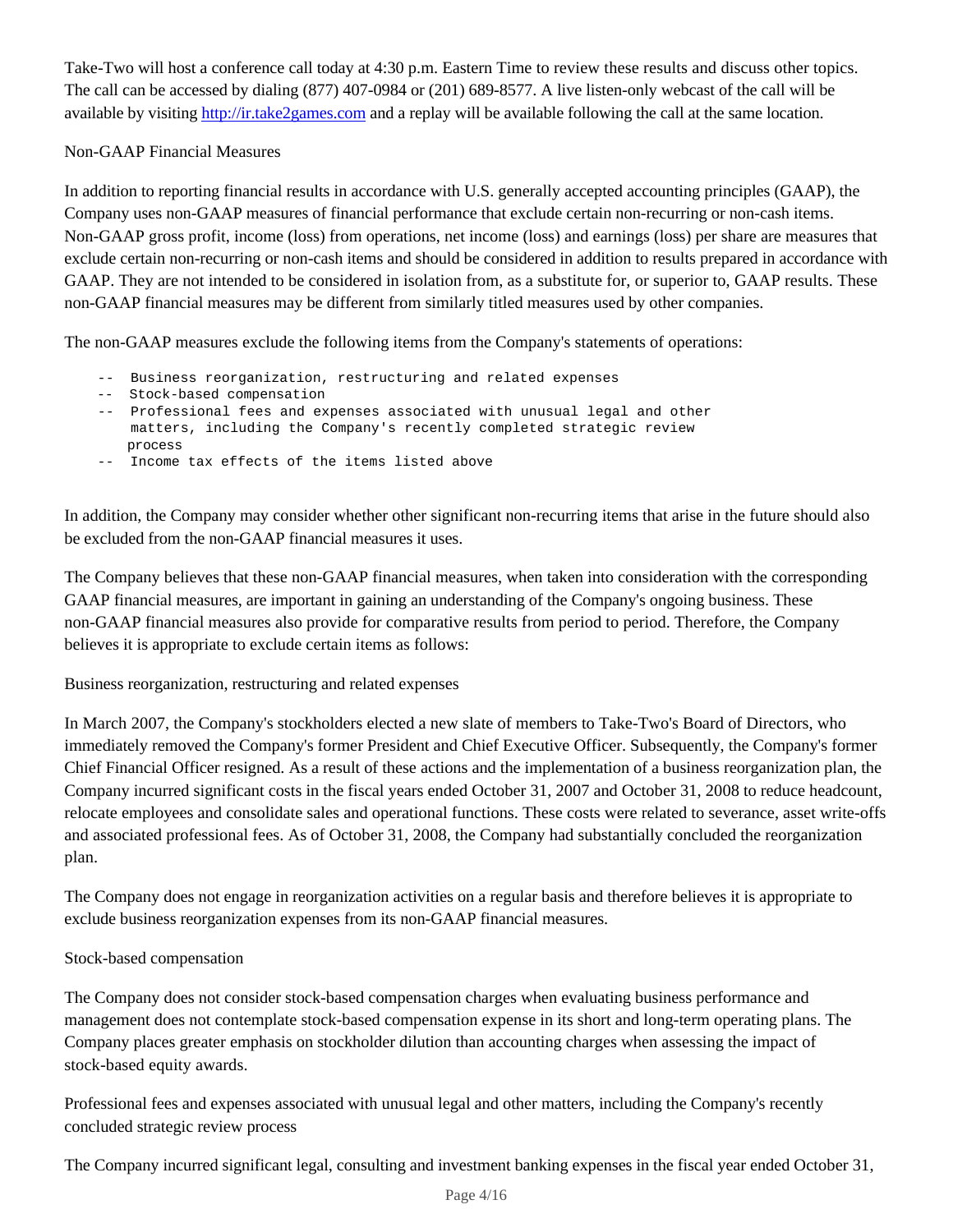2008 related to the tender offer by Electronic Arts Inc. to acquire all of the Company's outstanding shares, which was launched in March 2008 and expired in August 2008, and the Company's related strategic review process which was completed in October 2008. Additionally, the Company has realized significant legal and other professional fees associated with both the investigation of its historical stock option granting process and the Company's responses to related governmental inquiries and civil lawsuits. One of management's primary objectives is to bring conclusion to its outstanding legal matters. The Company continues to incur expenses for professional fees and has accrued for legal settlements that are outside its ordinary course of business. As a result, the Company has excluded such expenses from its non-GAAP financial measures.

## EBITDA and Adjusted EBITDA

Earnings (loss) before interest, taxes, depreciation and amortization ("EBITDA") is a financial measure not calculated and presented in accordance with U.S. GAAP. Management uses EBITDA adjusted for business reorganization and related expenses ("Adjusted EBITDA"), among other measures, in evaluating the performance of the Company's business units. Adjusted EBITDA is also a significant component of the Company's incentive compensation plans. Adjusted EBITDA should not be considered in isolation from, or as a substitute for, net income/(loss) prepared in accordance with GAAP.

# Reclassifications

Certain prior year amounts have been reclassified to conform to current year presentation.

# About Take-Two Interactive Software

Headquartered in New York City, Take-Two Interactive Software, Inc. is a global developer, marketer, distributor and publisher of interactive entertainment software games for the PC, PLAYSTATION(R)3 and PlayStation(R)2 computer entertainment systems, PSP(R) (PlayStation(R)Portable) system, Xbox 360(R) video game and entertainment system from Microsoft, Wii(TM) and Nintendo DS(TM). The Company publishes and develops products through its wholly owned labels Rockstar Games, 2K Games, 2K Sports and 2K Play; and distributes software, hardware and accessories in North America through its Jack of All Games subsidiary. Take-Two's common stock is publicly traded on NASDAQ under the symbol TTWO. For more corporate and product information please visit our website at www.take2games.com.

All trademarks and copyrights contained herein are the property of their respective holders.

Microsoft, Xbox, Xbox 360, Xbox LIVE and the Xbox logos are trademarks of the Microsoft group of companies and are used under license from Microsoft.

"PlayStation", "PLAYSTATION", "PSP" and the "PS" Family logo are registered trademarks of Sony Computer Entertainment Inc. Memory Stick Duo(TM) may be required (sold separately).

Wii and Nintendo DS are trademarks of Nintendo.

## Important Legal Information

This press release may contain forward-looking statements made in reliance upon the safe harbor provisions of Section 27A of the Securities Act of 1933, as amended, and Section 21E of the Securities Exchange Act of 1934, as amended. The statements contained herein which are not historical facts are considered forward-looking statements under federal securities laws. Such forward-looking statements are based on the current beliefs of our management as well as assumptions made by and information currently available to them. The Company undertakes no obligation to update any forward-looking statement, whether as a result of new information, future events or otherwise. Actual results may vary significantly from these forward-looking statements based on a variety of factors. These risks and uncertainties include our dependence on key management and product development personnel, our dependence on Grand Theft Auto and our ability to develop other hit titles for current generation platforms, the timely release and significant market acceptance of our games, the realization of the anticipated benefits from our recent business reorganization, our ability to raise capital if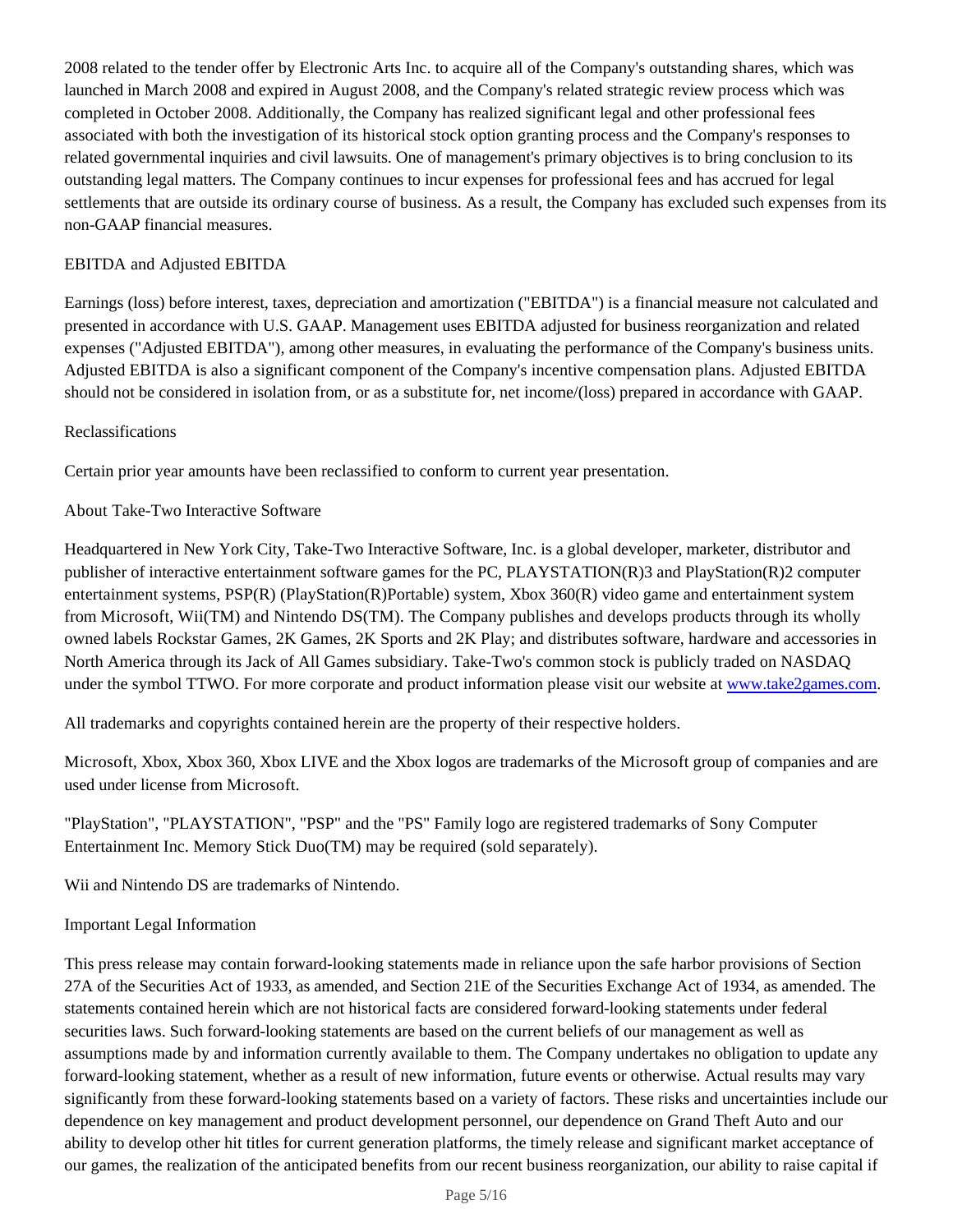needed, risks associated with international operations, the matters relating to the Special Committee's investigation of the Company's stock option grants and the claims and proceedings relating thereto (including stockholder and derivative litigation, actions by the SEC and/or other governmental agencies and negative tax or other implications for the Company resulting from any accounting adjustments or other factors) and risks associated with the Company's concluded process to evaluate its strategic alternatives including stockholder litigation arising therefrom. Other important factors are described in the Company's Annual Report on Form 10-K for the fiscal year ended October 31, 2007, in the section entitled "Risk Factors," as updated in the Company's Quarterly Report on Form 10-Q for the fiscal quarter ended July 31, 2008, in the section entitled "Risk Factors," and can be accessed at www.take2games.com. All forward-looking statements are qualified by these cautionary statements and apply only as of the date they are made. This communication does not constitute an offer to sell or invitation to purchase any securities or the solicitation of an offer to buy any securities.

### TAKE-TWO INTERACTIVE SOFTWARE, INC. and SUBSIDIARIES

### CONSOLIDATED STATEMENTS OF OPERATIONS

#### (in thousands, except per share amounts)

|                                                   |           | Three months ended October 31, For the Years Ended October 31, |             |           |
|---------------------------------------------------|-----------|----------------------------------------------------------------|-------------|-----------|
|                                                   | 2008      | 2007                                                           | 2008        | 2007      |
| Net revenue                                       | \$323,442 | \$292,600                                                      | \$1,537,530 | \$981,791 |
| Cost of goods<br>sold:                            |           |                                                                |             |           |
| Product costs                                     | 146,422   | 133,808                                                        | 633,979     | 511,088   |
| Software<br>development<br>costs and<br>royalties | 43,276    | 42,695                                                         | 169,398     | 136,485   |
| Internal<br>royalties                             | 18,003    | 11,002                                                         | 128,772     | 28,892    |
| Licenses                                          | 17,071    | 15,443                                                         | 56,546      | 58,569    |
| Total cost of<br>goods sold                       | 224,772   | 202,948                                                        | 988,695     | 735,034   |
| Gross profit                                      | 98,670    | 89,652                                                         | 548,835     | 246,757   |
| Selling and<br>marketing                          | 44,846    | 32,246                                                         | 167,380     | 130,652   |
| General and<br>administrative                     | 44,524    | 36,223                                                         | 171,440     | 150,432   |
| Research and<br>development                       | 16,052    | 11,159                                                         | 63,929      | 48,455    |
| <b>Business</b><br>reorganization<br>and related  | 1,601     | 1,405                                                          | 4,478       | 17,467    |
| Depreciation<br>and<br>amortization               | 5,629     | 6,706                                                          | 25,755      | 27,449    |
| Total operating<br>expenses                       | 112,652   | 87,739                                                         | 432,982     | 374,455   |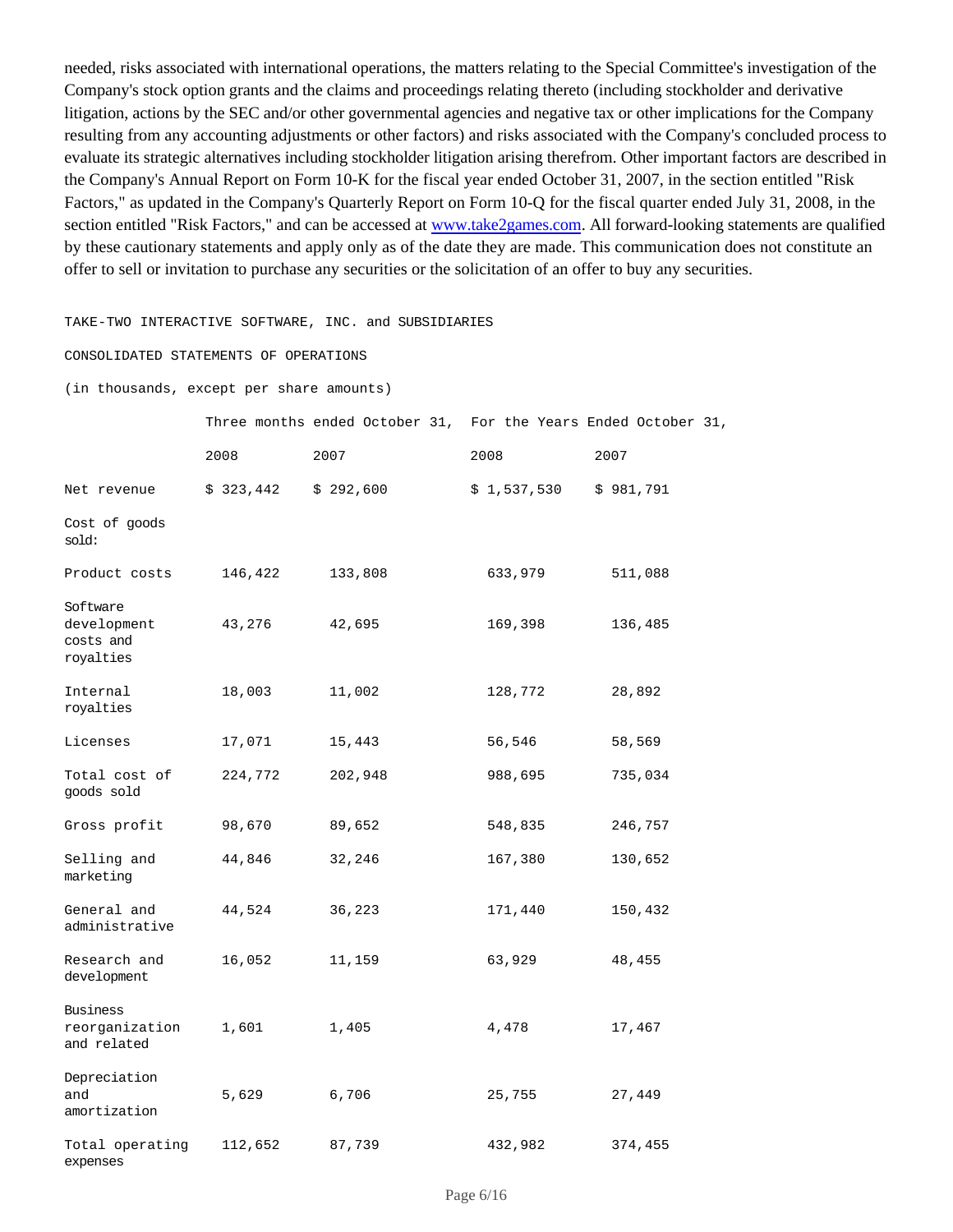| Income (loss)<br>from operations               | (13, 982)              |                                                 | 1,913                  |               | 115,853  |                  | (127, 698)   |                  |
|------------------------------------------------|------------------------|-------------------------------------------------|------------------------|---------------|----------|------------------|--------------|------------------|
| Loss on sale<br>and<br>deconsolidation<br>(1)  |                        |                                                 | (4, 469)               |               |          |                  | (4, 469)     | $\lambda$        |
| Interest and<br>other income<br>(expense), net | (2,845)                | $\rightarrow$                                   | 899                    |               | (3, 710) | $\left( \right)$ | 3,952        |                  |
| Income (loss)<br>before income<br>taxes        |                        |                                                 | $(16, 827)$ $(1, 657)$ |               | 112,143  |                  | (128, 215)   |                  |
| Income taxes                                   | $(1,873)$ 5,406        |                                                 |                        |               | 15,046   |                  | 10,191       |                  |
| Net income<br>$($ loss $)$                     | \$(14, 954) \$(7, 063) |                                                 |                        | $\rightarrow$ | \$97,097 |                  | \$(138, 406) |                  |
| Earnings (loss)<br>per share:                  |                        |                                                 |                        |               |          |                  |              |                  |
| Basic                                          | \$ (0.20)              | $\left( \begin{array}{c} 1 \end{array} \right)$ | \$ (0.10)              | $\lambda$     | \$1.29   |                  | \$(1.93)     | $\lambda$        |
| Diluted                                        | \$ (0.20)              | $\left( \begin{array}{c} 1 \end{array} \right)$ | \$ (0.10)              | $\lambda$     | \$1.28   |                  | \$(1.93)     | $\left( \right)$ |
| Weighted<br>average shares<br>outstanding:     |                        |                                                 |                        |               |          |                  |              |                  |
| Basic                                          | 76,046                 |                                                 | 72,321                 |               | 75,039   |                  | 71,860       |                  |
| Diluted                                        | 76,046                 |                                                 | 72,321                 |               | 75,943   |                  | 71,860       |                  |

|                                    | 31,       | Three months ended October For the Years Ended October | 31,             |      |
|------------------------------------|-----------|--------------------------------------------------------|-----------------|------|
| OTHER INFORMATION                  | 2008 2007 |                                                        | 2008            | 2007 |
| Total revenue mix                  |           |                                                        |                 |      |
| Publishing                         | 75%       | 75%                                                    | $80\%$          | 70%  |
| Distribution                       | 25%       | 25%                                                    | 20 <sup>o</sup> | 30%  |
| Geographic revenue mix             |           |                                                        |                 |      |
| North America                      | 65%       | 74%                                                    | 65%             | 75%  |
| International                      | 35%       | 26%                                                    | 35%             | 25%  |
| Publishing revenue<br>platform mix |           |                                                        |                 |      |
| Sony PLAYSTATION 3                 | 35%       | 5%                                                     | 34%             | 10%  |
| Microsoft Xbox 360                 | 28%       | 44%                                                    | 39%             | 30%  |
| Nintendo Wii                       | 13%       | 11%                                                    | 9%              | 5%   |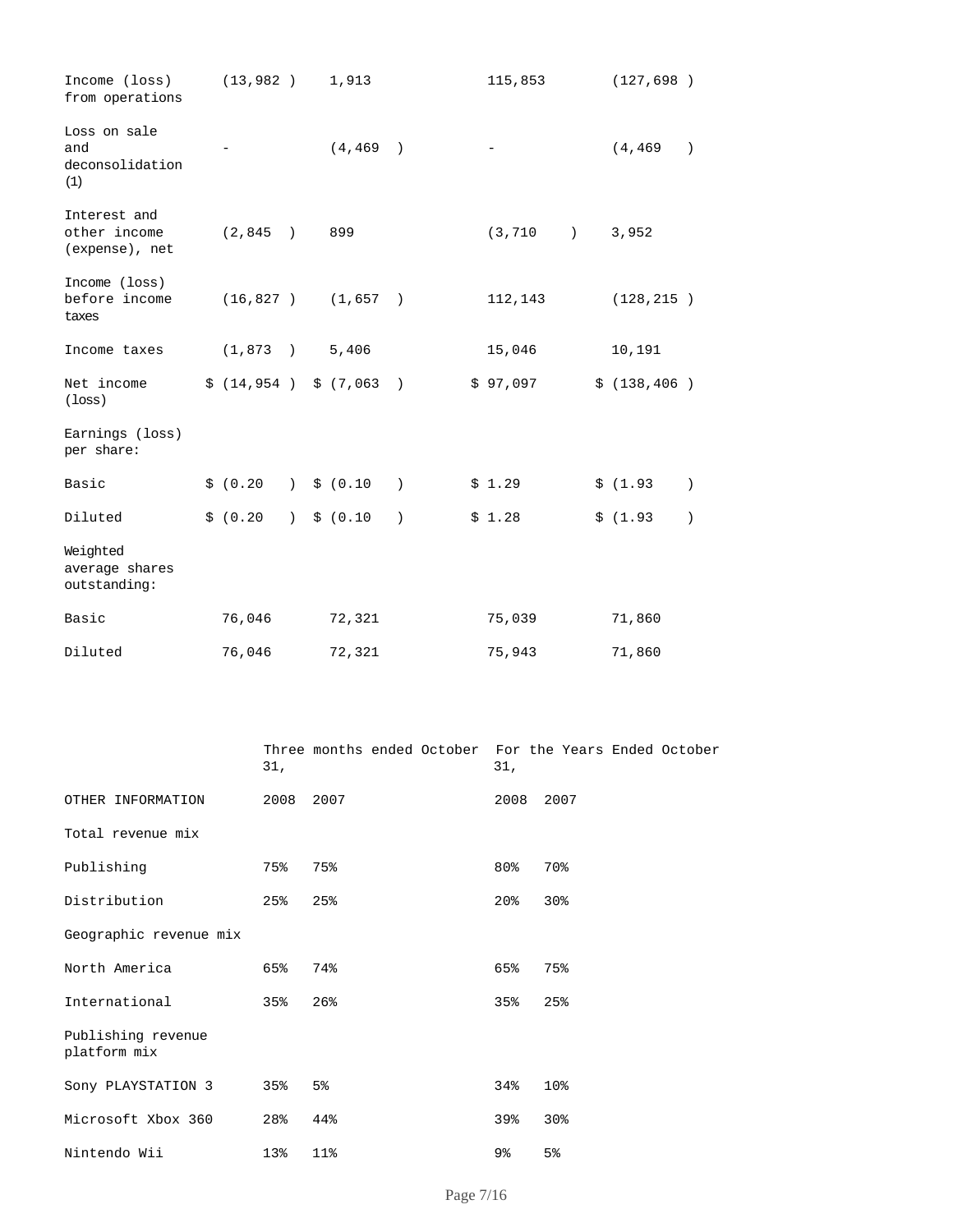| Sony PlayStation 2 | 8 <sup>°</sup> | 14%            | 8 <sup>°</sup> | 26%            |
|--------------------|----------------|----------------|----------------|----------------|
| Sony PSP           | 7%             | 4%             | 5%             | 10%            |
| PC                 | 5 <sup>8</sup> | 19%            | 3%             | 14%            |
| Nintendo Handhelds | 4%             | $1\%$          | $2\,$          | 1 <sup>°</sup> |
| Other              | 0%             | 2 <sup>8</sup> | 0%             | 4 <sup>°</sup> |

(1) Reflects \$3,080 loss on the sale of Joytech, a video game accessories company; and \$1,389 loss on the deconsolidation of Blue Castle Games, Inc., which previously was accounted for as a wholly owned subsidiary in accordance with FIN  $46(R)$ .

### TAKE-TWO INTERACTIVE SOFTWARE, INC. and SUBSIDIARIES

CONSOLIDATED BALANCE SHEETS

(in thousands, except per share amounts)

|                                                                                            | October 31,             |         |
|--------------------------------------------------------------------------------------------|-------------------------|---------|
|                                                                                            | 2008                    | 2007    |
| <b>ASSETS</b>                                                                              |                         |         |
| Current assets:                                                                            |                         |         |
| Cash and cash equivalents                                                                  | $$280,277$ $$77,757$    |         |
| Accounts receivable, net of allowances of \$68,448<br>and \$63,324 at October 31, 2008 and |                         |         |
| October 31, 2007, respectively                                                             | 157,458                 | 104,937 |
| Inventory                                                                                  | 104,235                 | 99,331  |
| Software development costs and licenses                                                    | 113,436                 | 141,441 |
| Prepaid taxes and taxes receivable                                                         | 23,763                  | 40,316  |
| Prepaid expenses and other                                                                 | 44,605                  | 34,741  |
| Total current assets                                                                       | 723,774                 | 498,523 |
| Fixed assets, net                                                                          | 32,361                  | 44,986  |
| Software development costs and licenses, net of<br>current portion                         | 61,991                  | 34,465  |
| Goodwill                                                                                   | 230,809                 | 204,845 |
| Other intangibles, net                                                                     | 26,123                  | 31,264  |
| Other assets                                                                               | 8,294                   | 17,060  |
| Total assets                                                                               | $$1,083,352$ $$831,143$ |         |

LIABILITIES AND STOCKHOLDERS' EQUITY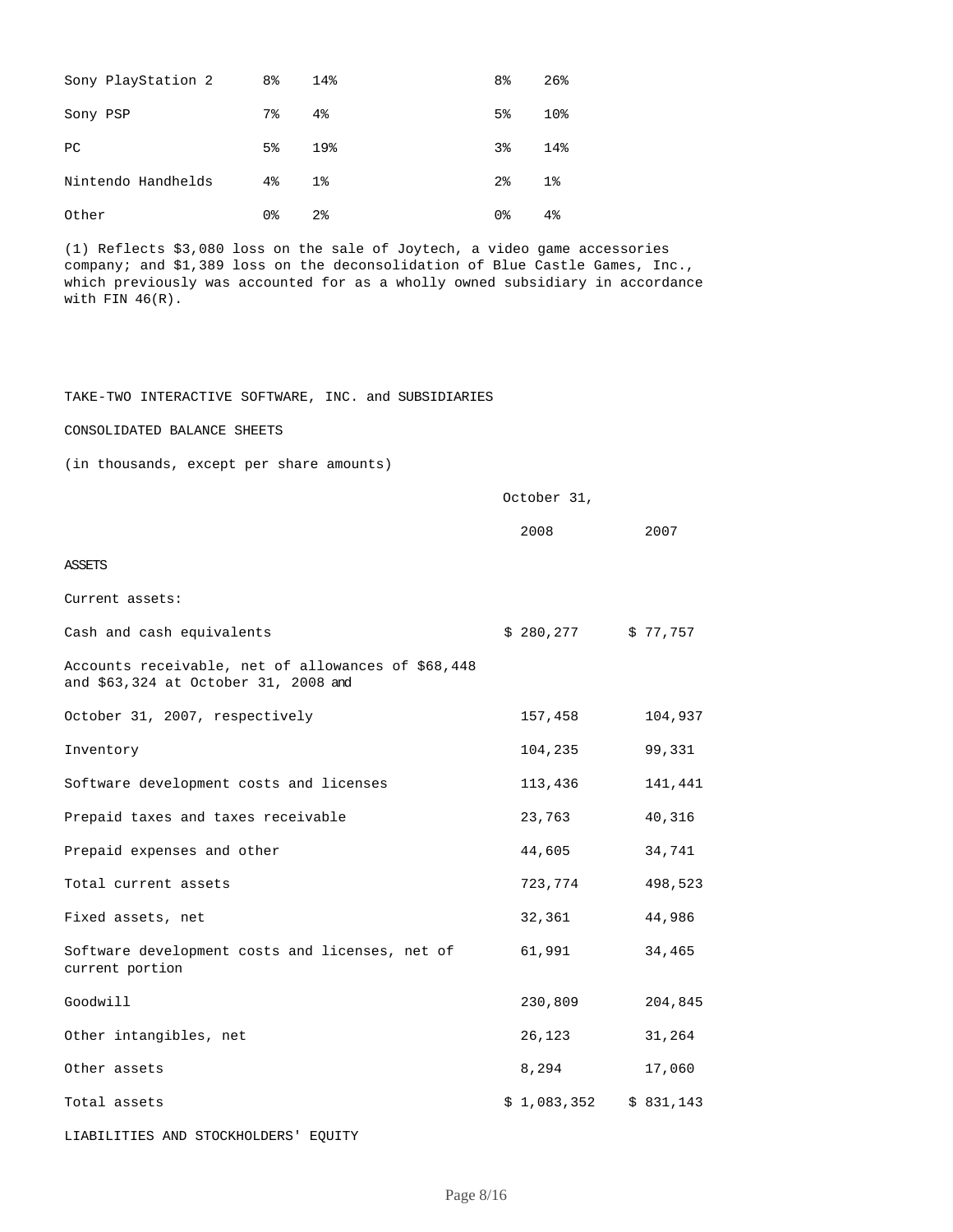Current liabilities:

| Accounts payable                                                                             | \$156,167   | \$128,782                                                 |
|----------------------------------------------------------------------------------------------|-------------|-----------------------------------------------------------|
| Accrued expenses and other current liabilities                                               | 153,089     | 146,835                                                   |
| Deferred revenue                                                                             | 56,163      | 36,544                                                    |
| Total current liabilities                                                                    | 365,419     | 312,161                                                   |
| Deferred revenue                                                                             | $-$         | 25,000                                                    |
| Line of credit                                                                               | 70,000      | 18,000                                                    |
| Income taxes payable                                                                         | 26,399      |                                                           |
| Other long-term liabilities                                                                  | 6,416       | 4,828                                                     |
| Total liabilities                                                                            | 468,234     | 359,989                                                   |
| Commitments and contingencies                                                                |             |                                                           |
| Stockholders' equity:                                                                        |             |                                                           |
| Common stock, \$.01 par value, 100,000 shares<br>authorized; 77,694 and 74,273 shares issued |             |                                                           |
| and outstanding at October 31, 2008 and October 31,<br>2007, respectively                    | 777         | 743                                                       |
| Additional paid-in capital                                                                   | 603,579     | 513,297                                                   |
| Retained earnings (accumulated deficit)                                                      | 18,275      | (77, 747)                                                 |
| Accumulated other comprehensive (loss) income                                                | (7, 513)    | $\left( \begin{array}{c} 1 \end{array} \right)$<br>34,861 |
| Total stockholders' equity                                                                   | 615,118     | 471,154                                                   |
| Total liabilities and stockholders' equity                                                   | \$1,083,352 | \$831,143                                                 |

TAKE-TWO INTERACTIVE SOFTWARE, INC. and SUBSIDIARIES

### CONSOLIDATED STATEMENTS OF CASH FLOWS

(in thousands)

|                                                                                                           |                        | For the Years Ended October 31, |
|-----------------------------------------------------------------------------------------------------------|------------------------|---------------------------------|
|                                                                                                           | 2008                   | 2007                            |
| Operating activities:                                                                                     |                        |                                 |
| Net income (loss)                                                                                         | $$97,097$ $$(138,406)$ |                                 |
| Adjustments to reconcile net income (loss) to<br>net cash provided by (used for) operating<br>activities: |                        |                                 |
| Amortization and write-off of software<br>development costs and licenses                                  | 146,102                | 106,675                         |
| Depreciation and amortization of long-lived                                                               | 25,755                 | 27,449                          |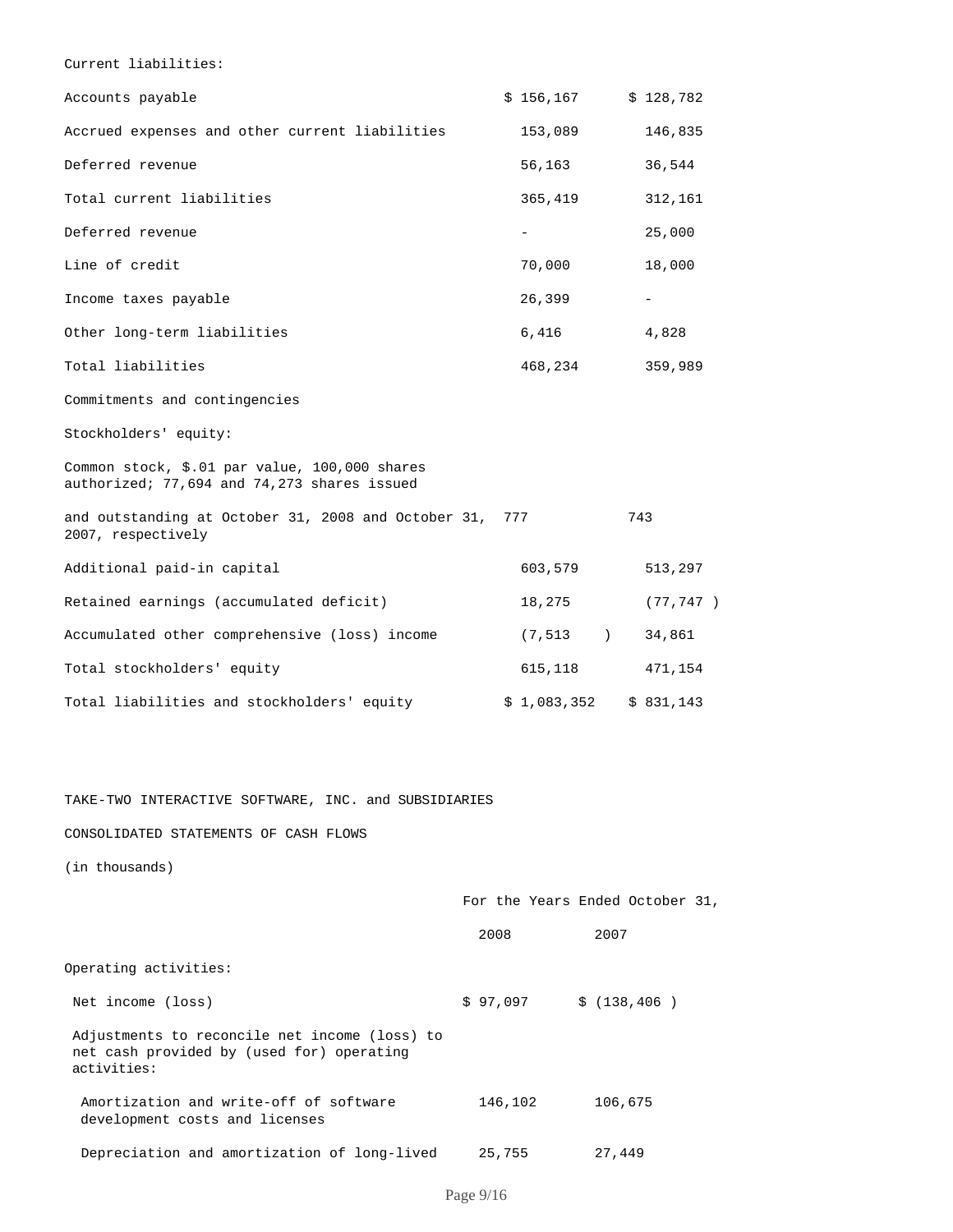assets

| Amortization and write-off of intellectual<br>property                                            | 2,350                     | 8,626                   |
|---------------------------------------------------------------------------------------------------|---------------------------|-------------------------|
| Stock-based compensation                                                                          | 40,387                    | 17,329                  |
| Benefit for deferred income taxes                                                                 | (391                      | (1, 718)<br>$\lambda$   |
| Loss on disposal of fixed assets                                                                  | 1,306                     |                         |
| Foreign currency transaction loss (gain) and<br>other                                             | 5,659                     | (1, 656)                |
| (Gain) loss on sale and deconsolidation                                                           | $(277)$ $4,469$           |                         |
| Changes in assets and liabilities, net of<br>effect from purchases and disposal of<br>businesses: |                           |                         |
| Accounts receivable, net                                                                          | (52, 421)                 | 39,159                  |
| Inventory                                                                                         |                           | $(4,904)$ $(10,203)$    |
| Software development costs and licenses                                                           | (157, 076)                | (160, 643)              |
| Prepaid expenses, other current and other<br>non-current assets                                   | 16,831                    | 18,270                  |
| Accounts payable, accrued expenses, deferred<br>revenue and other liabilities                     | 31,008                    | 26,604                  |
| Total adjustments                                                                                 | 54,329                    | 74,361                  |
| Net cash provided by (used for) operating<br>activities                                           | 151,426                   | (64, 045)               |
| Investing activities:                                                                             |                           |                         |
| Purchase of fixed assets                                                                          |                           | $(12, 277)$ $(21, 594)$ |
| Cash received from sale of business                                                               | 3,000                     | 2,778                   |
| Payments for purchases of businesses, net of<br>cash acquired                                     | (7, 503)<br>$\rightarrow$ | (5, 795)                |
| Net cash used for investing activities                                                            |                           | $(16, 780)$ $(24, 611)$ |
| Financing activities:                                                                             |                           |                         |
| Proceeds from exercise of options                                                                 | 25,962                    | 9,503                   |
| Borrowings on line of credit                                                                      | 135,000                   | 18,000                  |
| Payments on line of credit                                                                        | (83,000)                  |                         |
| Payment of debt issuance costs                                                                    |                           | $(962)$ $(1,809)$       |
| Net cash provided by financing activities                                                         | 77,000                    | 25,694                  |
| Effects of exchange rates on cash and cash<br>equivalents                                         | $(9, 126)$ 8, 239         |                         |
| Net increase (decrease) in cash and cash<br>equivalents                                           | 202,520                   | (54, 723)               |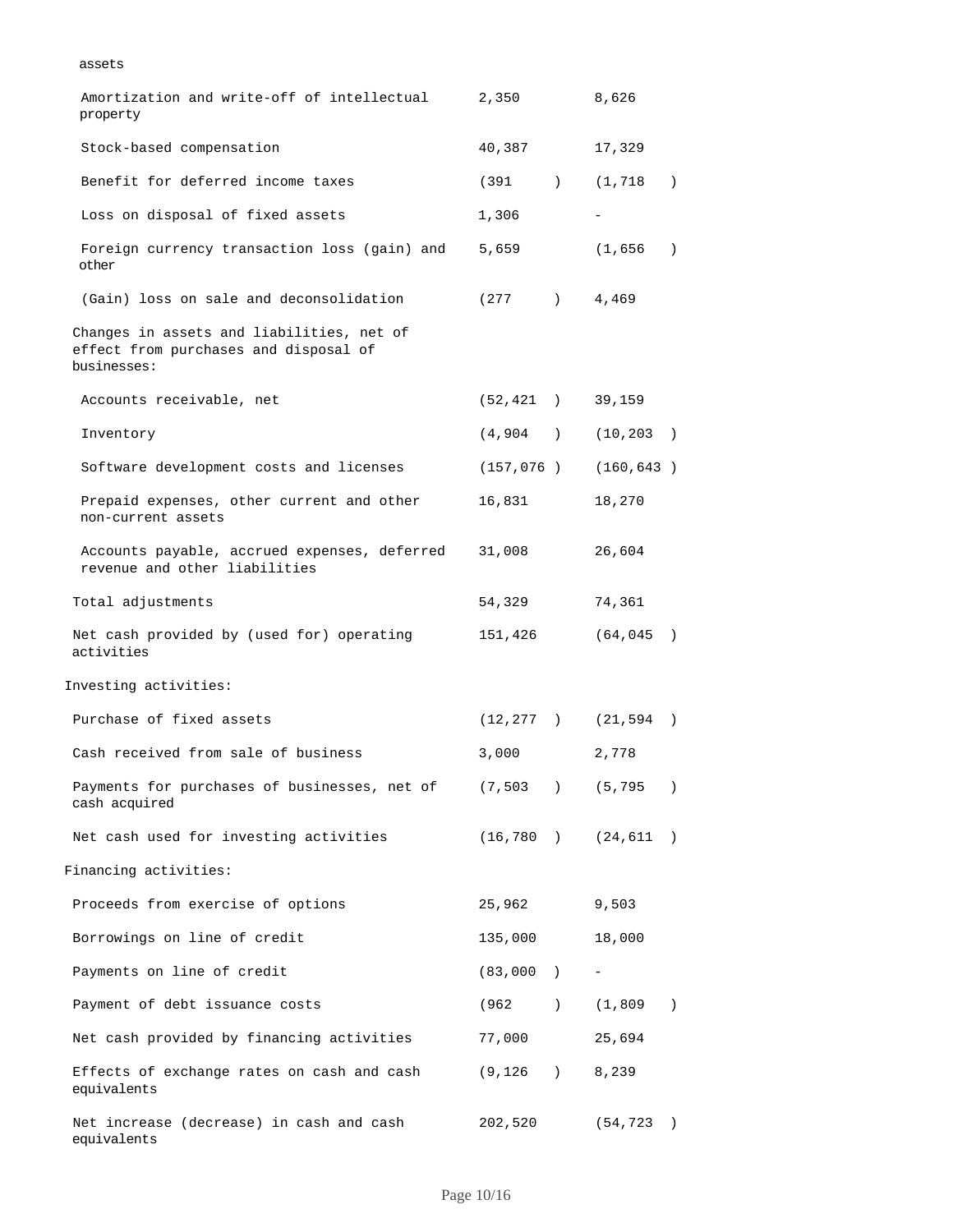|  |                                        | Cash and cash equivalents, beginning of year | 77.757    | 132,480  |
|--|----------------------------------------|----------------------------------------------|-----------|----------|
|  | Cash and cash equivalents, end of year |                                              | \$280,277 | \$77.757 |

### TAKE-TWO INTERACTIVE SOFTWARE, INC. and SUBSIDIARIES

### CONSOLIDATED STATEMENT OF OPERATIONS

(in thousands, except per share amounts)

|                                                                 |                           | Non-GAAP Reconciling Items |                   |                     |                                |  |  |  |  |  |  |  |
|-----------------------------------------------------------------|---------------------------|----------------------------|-------------------|---------------------|--------------------------------|--|--|--|--|--|--|--|
|                                                                 | Three<br>months           | Business                   |                   | Non-GAAP<br>three   |                                |  |  |  |  |  |  |  |
|                                                                 | ended<br>October 31,      | reorganization             | fees and          | Stock-based         | months<br>ended<br>October 31, |  |  |  |  |  |  |  |
|                                                                 | 2008                      | and related                | legal<br>matters  | compensation        | 2008                           |  |  |  |  |  |  |  |
| Net revenue                                                     | \$323,442                 | \$ -                       | $s -$             | \$ -                | \$323,442                      |  |  |  |  |  |  |  |
| Cost of goods<br>sold:                                          |                           |                            |                   |                     |                                |  |  |  |  |  |  |  |
| Product costs                                                   | 146,422                   |                            |                   |                     | 146,422                        |  |  |  |  |  |  |  |
| Software<br>development<br>costs and<br>royalties               | 43,276                    |                            |                   | (2, 863)            | 40,413                         |  |  |  |  |  |  |  |
| Internal<br>royalties                                           | 18,003                    |                            |                   |                     | 18,003                         |  |  |  |  |  |  |  |
| Licenses                                                        | 17,071                    |                            |                   |                     | 17,071                         |  |  |  |  |  |  |  |
| Total cost of<br>qoods sold                                     | 224,772                   |                            |                   | (2, 863)            | 221,909                        |  |  |  |  |  |  |  |
| Gross profit                                                    | 98,670                    |                            |                   | 2,863               | 101,533                        |  |  |  |  |  |  |  |
| Selling and<br>marketing                                        | 44,846                    |                            |                   | (444)<br>$\lambda$  | 44,402                         |  |  |  |  |  |  |  |
| General and<br>administrative                                   | 44,524                    |                            | (5, 589)          | (4, 804)            | 34,131                         |  |  |  |  |  |  |  |
| Research and<br>development                                     | 16,052                    |                            |                   | (1, 214)            | 14,838                         |  |  |  |  |  |  |  |
| Business<br>reorganization<br>and related                       | 1,601                     | (1,601)                    |                   |                     |                                |  |  |  |  |  |  |  |
| Depreciation<br>and<br>amortization                             | 5,629                     |                            |                   |                     | 5,629                          |  |  |  |  |  |  |  |
| Total<br>operating<br>expenses                                  | 112,652                   | (1,601)                    | (5, 589)          | (6, 462)            | 99,000                         |  |  |  |  |  |  |  |
| Income (loss)<br>from<br>operations                             | (13, 982)                 | 1,601                      | 5,589             | 9,325               | 2,533                          |  |  |  |  |  |  |  |
| Interest and<br>other expense,<br>net                           | (2, 845)<br>$\rightarrow$ |                            |                   |                     | (2, 845)<br>$\rightarrow$      |  |  |  |  |  |  |  |
| Loss before<br>income taxes                                     | $(16,827)$ 1,601          |                            | 5,589             | 9,325               | (312)<br>$\rightarrow$         |  |  |  |  |  |  |  |
| Income taxes $(1, 873)$                                         |                           |                            | $\qquad \qquad -$ | $\bar{\phantom{a}}$ | (1,873)<br>$\rightarrow$       |  |  |  |  |  |  |  |
| Net income $\frac{1}{2}$ (14,954) $\frac{1}{2}$ 1,601<br>(loss) |                           |                            | \$5,589           | \$9,325             | \$1,561                        |  |  |  |  |  |  |  |
| Earnings<br>(loss) per<br>share:*                               |                           |                            |                   |                     |                                |  |  |  |  |  |  |  |
| Basic                                                           | \$ (0.20)                 | \$0.02                     | \$ 0.07           | \$0.12              | \$0.02                         |  |  |  |  |  |  |  |
| Diluted                                                         | \$ (0.20 )                | \$0.02                     | \$0.07            | \$0.12              | \$0.02                         |  |  |  |  |  |  |  |

Weighted average shares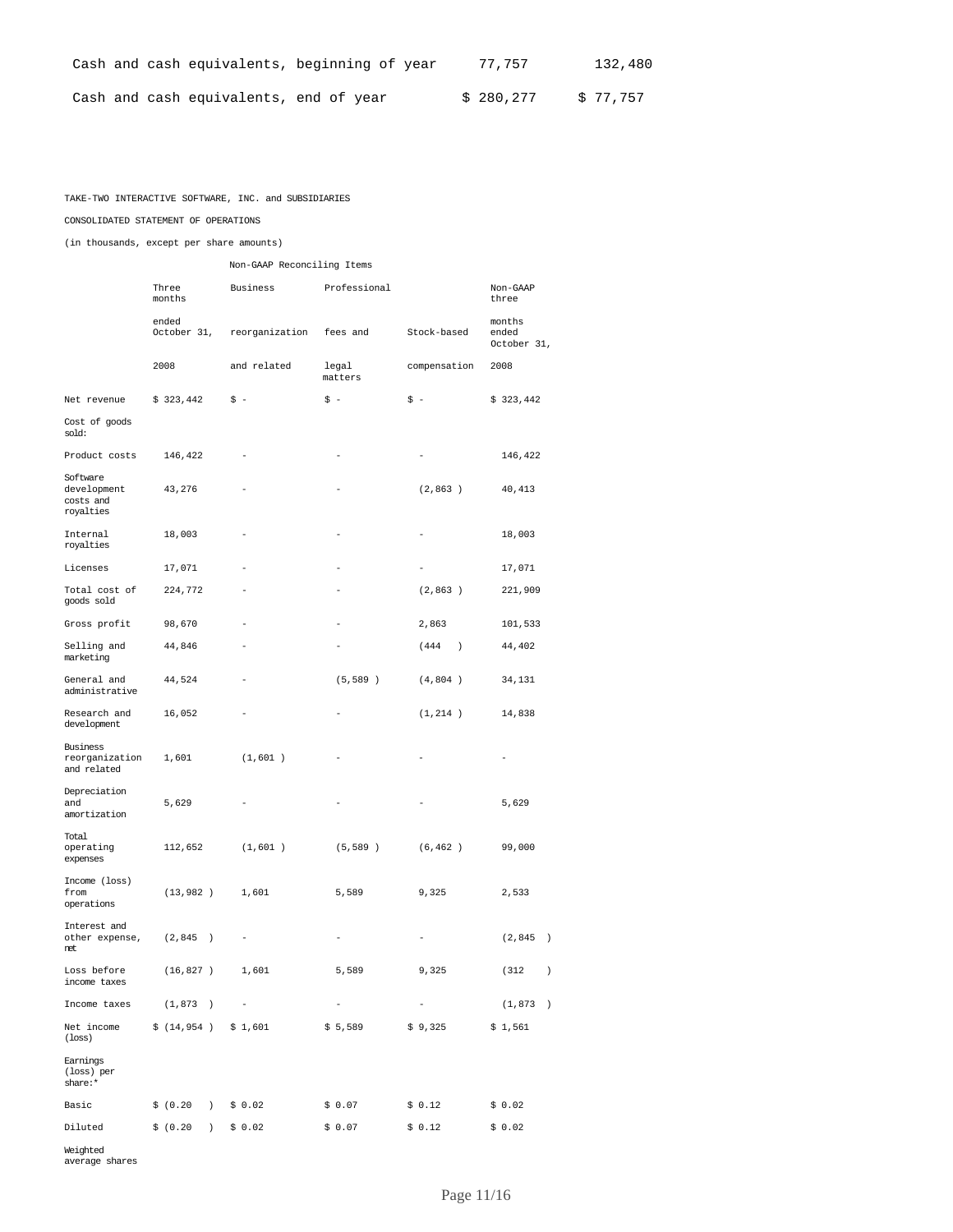### outstanding

| Basic                                          | 76,046      | 76,046                   |
|------------------------------------------------|-------------|--------------------------|
| Diluted                                        | 76,046      | 76,903                   |
| EBITDA:                                        |             |                          |
| Loss before<br>income taxes                    | \$(16, 827) | \$ (312)                 |
| Interest                                       | (1, 159)    | (1, 159)                 |
| Depreciation<br>and<br>amortization            | 5,629       | 5,629                    |
| EBITDA                                         | \$(12, 357) | \$4,158                  |
| Add: Business<br>reorganization<br>and related | 1,601       | $\overline{\phantom{a}}$ |
| Adjusted<br><b>EBITDA</b>                      | \$(10, 756) | \$4,158                  |

\*Basic and diluted earnings (loss) per share may not add due to rounding

### TAKE-TWO INTERACTIVE SOFTWARE, INC. and SUBSIDIARIES

### CONSOLIDATED STATEMENT OF OPERATIONS

(in thousands, except per share amounts)

|                                                   |                           | Non-GAAP Reconciling Items |                  |                          |                                |  |  |  |  |  |
|---------------------------------------------------|---------------------------|----------------------------|------------------|--------------------------|--------------------------------|--|--|--|--|--|
|                                                   | Three<br>months           | Professional<br>Business   |                  |                          | Non-GAAP<br>three              |  |  |  |  |  |
|                                                   | ended<br>October 31,      | reorganization<br>fees and |                  | Stock-based              | months<br>ended<br>October 31, |  |  |  |  |  |
|                                                   | 2007                      | and related                | legal<br>matters | compensation             | 2007                           |  |  |  |  |  |
| Net revenue                                       | \$292,600                 | \$ -                       | $$ -$            | \$ -                     | \$292,600                      |  |  |  |  |  |
| Cost of goods<br>sold:                            |                           |                            |                  |                          |                                |  |  |  |  |  |
| Product costs                                     | 133,808                   |                            |                  |                          | 133,808                        |  |  |  |  |  |
| Software<br>development<br>costs and<br>royalties | 42,695                    |                            |                  | (1,008)                  | 41,687                         |  |  |  |  |  |
| Internal<br>royalties                             | 11,002                    |                            |                  |                          | 11,002                         |  |  |  |  |  |
| Licenses                                          | 15,443                    |                            |                  |                          | 15,443                         |  |  |  |  |  |
| Total cost of<br>goods sold                       | 202,948                   |                            |                  | (1,008)                  | 201,940                        |  |  |  |  |  |
| Gross profit                                      | 89,652                    |                            |                  | 1,008                    | 90,660                         |  |  |  |  |  |
| Selling and<br>marketing                          | 32,246                    |                            |                  | (353)<br>$\lambda$       | 31,893                         |  |  |  |  |  |
| General and<br>administrative                     | 36,223                    |                            | (1, 546)         | (2,636)                  | 32,041                         |  |  |  |  |  |
| Research and<br>development                       | 11,159                    |                            |                  | (757<br>$\left( \right)$ | 10,402                         |  |  |  |  |  |
| <b>Business</b><br>reorganization<br>and related  | 1,405                     | (1, 405)                   |                  |                          |                                |  |  |  |  |  |
| Depreciation<br>and<br>amortization               | 6,706                     | $\overline{\phantom{0}}$   |                  |                          | 6,706                          |  |  |  |  |  |
| Total operating<br>expenses                       | 87,739                    | (1, 405)                   | (1, 546)         | (3, 746)                 | 81,042                         |  |  |  |  |  |
| Income from<br>operations                         | 1,913                     | 1,405                      | 1,546            | 4,754                    | 9,618                          |  |  |  |  |  |
| Loss on sale<br>and<br>deconsolidation            | (4, 469)<br>$\rightarrow$ | 3,080                      |                  |                          | (1, 389)<br>$\lambda$          |  |  |  |  |  |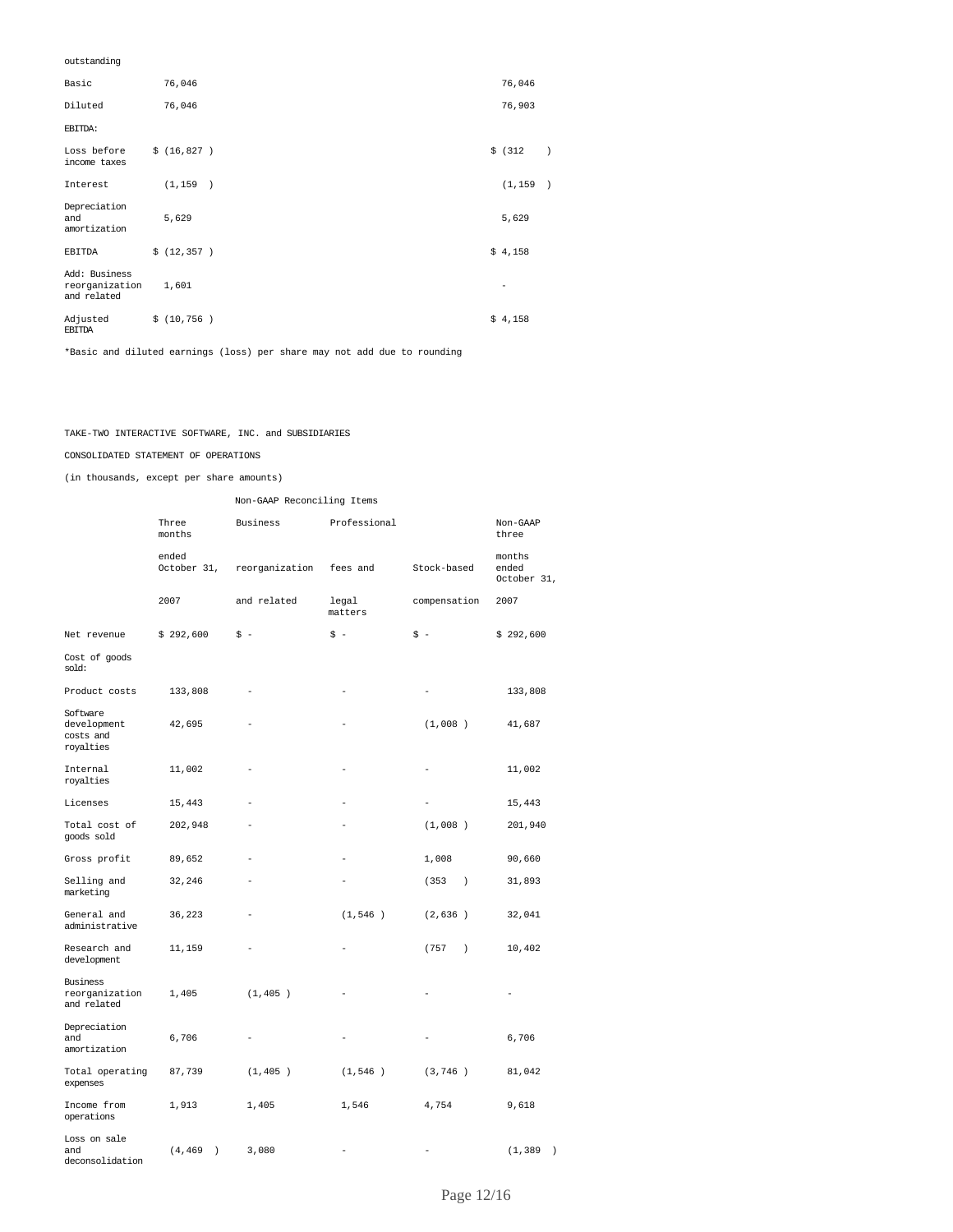| Interest and<br>other income,<br>net.          | 899        |                  |         |                   | -                 | 899      |
|------------------------------------------------|------------|------------------|---------|-------------------|-------------------|----------|
| Income (loss)<br>before income<br>taxes        | (1, 657)   |                  | 4,485   | 1,546             | 4,754             | 9,128    |
| Income taxes                                   | 5,406      |                  | 322     | $\qquad \qquad -$ | $\qquad \qquad -$ | 5,728    |
| Net income<br>$($ loss $)$                     | \$ (7,063) | $\rightarrow$    | \$4,163 | \$1,546           | \$4,754           | \$3,400  |
| Earnings (loss)<br>per share:*                 |            |                  |         |                   |                   |          |
| Basic                                          | \$ (0.10)  | $\lambda$        | \$0.06  | \$0.02            | \$0.07            | \$0.05   |
| Diluted                                        | \$ (0.10)  | $\left( \right)$ | \$0.06  | \$0.02            | \$0.06            | \$0.05   |
| Weighted<br>average shares<br>outstanding      |            |                  |         |                   |                   |          |
| Basic                                          | 72,321     |                  |         |                   |                   | 72,321   |
| Diluted                                        | 72,321     |                  |         |                   |                   | 73,527   |
| EBITDA:                                        |            |                  |         |                   |                   |          |
| Income (loss)<br>before income<br>taxes        | \$(1,657)  |                  |         |                   |                   | \$9,128  |
| Interest                                       | 324        |                  |         |                   |                   | 324      |
| Depreciation<br>and<br>amortization            | 6,706      |                  |         |                   |                   | 6,706    |
| <b>EBITDA</b>                                  | \$5,373    |                  |         |                   |                   | \$16,158 |
| Add: Business<br>reorganization<br>and related | 1,405      |                  |         |                   |                   |          |
| Loss on sale<br>and<br>deconsolidation         | 4,469      |                  |         |                   |                   | 1,389    |
| Adjusted EBITDA                                | \$11,247   |                  |         |                   |                   | \$17,547 |

\*Basic and diluted earnings (loss) per share may not add due to rounding

TAKE-TWO INTERACTIVE SOFTWARE, INC. and SUBSIDIARIES

#### CONSOLIDATED STATEMENT OF OPERATIONS

(in thousands, except per share amounts)

|                                                   |                      | Non-GAAP Reconciling Items |                          |                          |                          |  |  |  |  |  |  |
|---------------------------------------------------|----------------------|----------------------------|--------------------------|--------------------------|--------------------------|--|--|--|--|--|--|
|                                                   | For the year         | Business                   | Professional             |                          | Non-GAAP for<br>the year |  |  |  |  |  |  |
|                                                   | ended October<br>31, | reorganization             | fees and                 | Stock-based              | ended October<br>31,     |  |  |  |  |  |  |
|                                                   | 2008                 | and related                | legal<br>matters         | compensation             | 2008                     |  |  |  |  |  |  |
| Net revenue                                       | \$1,537,530          | $S -$                      | $$ -$                    | $S -$                    | \$1,537,530              |  |  |  |  |  |  |
| Cost of goods<br>$sold$ :                         |                      |                            |                          |                          |                          |  |  |  |  |  |  |
| Product costs                                     | 633,979              | $\overline{\phantom{a}}$   | -                        | -                        | 633,979                  |  |  |  |  |  |  |
| Software<br>development<br>costs and<br>royalties | 169,398              |                            |                          | (13, 461)                | 155,937                  |  |  |  |  |  |  |
| Internal<br>royalties                             | 128,772              |                            |                          |                          | 128,772                  |  |  |  |  |  |  |
| Licenses                                          | 56,546               | $\overline{\phantom{a}}$   | $\overline{\phantom{a}}$ | $\overline{\phantom{0}}$ | 56,546                   |  |  |  |  |  |  |
| Total cost of<br>qoods sold                       | 988,695              | -                          |                          | (13, 461)                | 975,234                  |  |  |  |  |  |  |
| Gross profit                                      | 548,835              |                            |                          | 13,461                   | 562,296                  |  |  |  |  |  |  |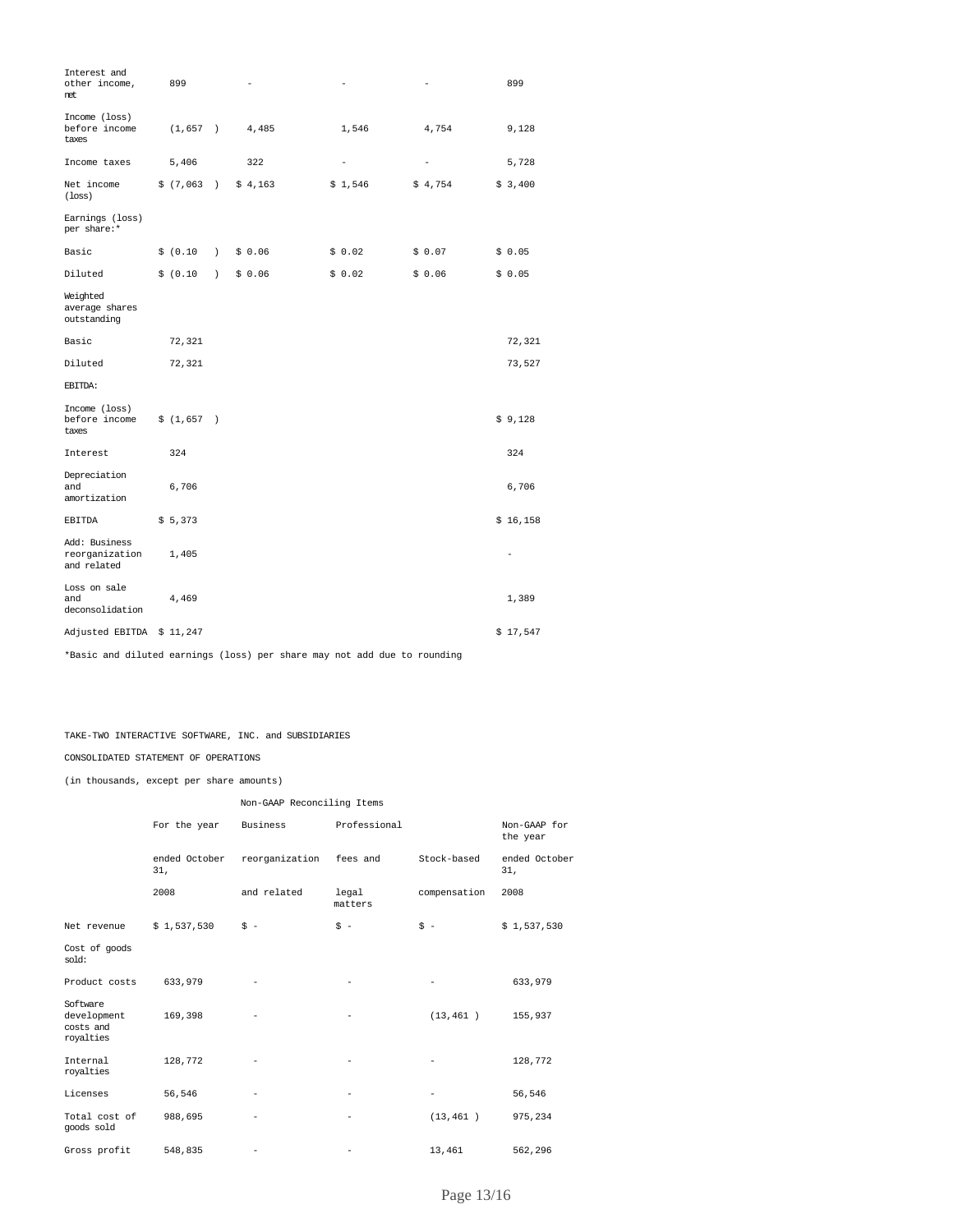| Selling and<br>marketing                       | 167,380   |                  |          | $\overline{\phantom{0}}$ | (2, 370)                 | $\rightarrow$ | 165,010   |           |
|------------------------------------------------|-----------|------------------|----------|--------------------------|--------------------------|---------------|-----------|-----------|
| General and<br>administrative                  | 171,440   |                  |          | (16, 243)                | (19, 678)                |               | 135,519   |           |
| Research and<br>development                    | 63,929    |                  |          | $\equiv$                 | (4, 878)                 | $\rightarrow$ | 59,051    |           |
| Business<br>reorganization<br>and related      | 4,478     |                  | (4, 478) |                          |                          |               |           |           |
| Depreciation<br>and<br>amortization            | 25,755    |                  |          |                          |                          |               | 25,755    |           |
| Total<br>operating<br>expenses                 | 432,982   |                  | (4, 478) | (16, 243)                | (26, 926)                |               | 385,335   |           |
| Income from<br>operations                      | 115,853   |                  | 4,478    | 16,243                   | 40,387                   |               | 176,961   |           |
| Interest and<br>other expense,<br>net          | (3, 710   | $\lambda$        |          |                          | $\overline{\phantom{0}}$ |               | (3, 710   | $\,$ )    |
| Income before<br>income taxes                  | 112,143   |                  | 4,478    | 16,243                   | 40,387                   |               | 173,251   |           |
| Income taxes                                   | 15,046    |                  |          | $\equiv$                 | $\overline{\phantom{a}}$ |               | 15,046    |           |
| Net income                                     | \$97,097  |                  | \$4,478  | \$16,243                 | \$40,387                 |               | \$158,205 |           |
| Earnings per<br>share:*                        |           |                  |          |                          |                          |               |           |           |
| Basic                                          | \$1.29    |                  | \$0.06   | \$0.22                   | \$0.54                   |               | \$2.11    |           |
| Diluted                                        | \$1.28    |                  | \$0.06   | \$0.21                   | \$0.53                   |               | \$2.08    |           |
| Weighted<br>average shares<br>outstanding      |           |                  |          |                          |                          |               |           |           |
| Basic                                          | 75,039    |                  |          |                          |                          |               | 75,039    |           |
| Diluted                                        | 75,943    |                  |          |                          |                          |               | 75,943    |           |
| EBITDA:                                        |           |                  |          |                          |                          |               |           |           |
| Income before<br>income taxes                  | \$112,143 |                  |          |                          |                          |               | \$173,251 |           |
| Interest                                       | (695)     | $\left( \right)$ |          |                          |                          |               | (695      | $\lambda$ |
| Depreciation<br>and<br>amortization            | 25,755    |                  |          |                          |                          |               | 25,755    |           |
| EBITDA                                         | 137,203   |                  |          |                          |                          |               | 198,311   |           |
| Add: Business<br>reorganization<br>and related | 4,478     |                  |          |                          |                          |               |           |           |
| Adjusted<br><b>EBITDA</b>                      | \$141,681 |                  |          |                          |                          |               | \$198,311 |           |

\*Basic and diluted earnings per share may not add due to rounding

### TAKE-TWO INTERACTIVE SOFTWARE, INC. and SUBSIDIARIES

CONSOLIDATED STATEMENT OF OPERATIONS

(in thousands, except per share amounts)

### Non-GAAP Reconciling Items

|             | For the year         | Business       | Professional     |              | Non-GAAP<br>for the<br>year |
|-------------|----------------------|----------------|------------------|--------------|-----------------------------|
|             | ended<br>October 31, | reorganization | fees and         | Stock-based  | ended<br>October 31,        |
|             | 2007                 | and related    | legal<br>matters | compensation | 2007                        |
| Net revenue | \$981,791            | $S -$          | $S -$            | $s -$        | \$981,791                   |

Cost of goods sold: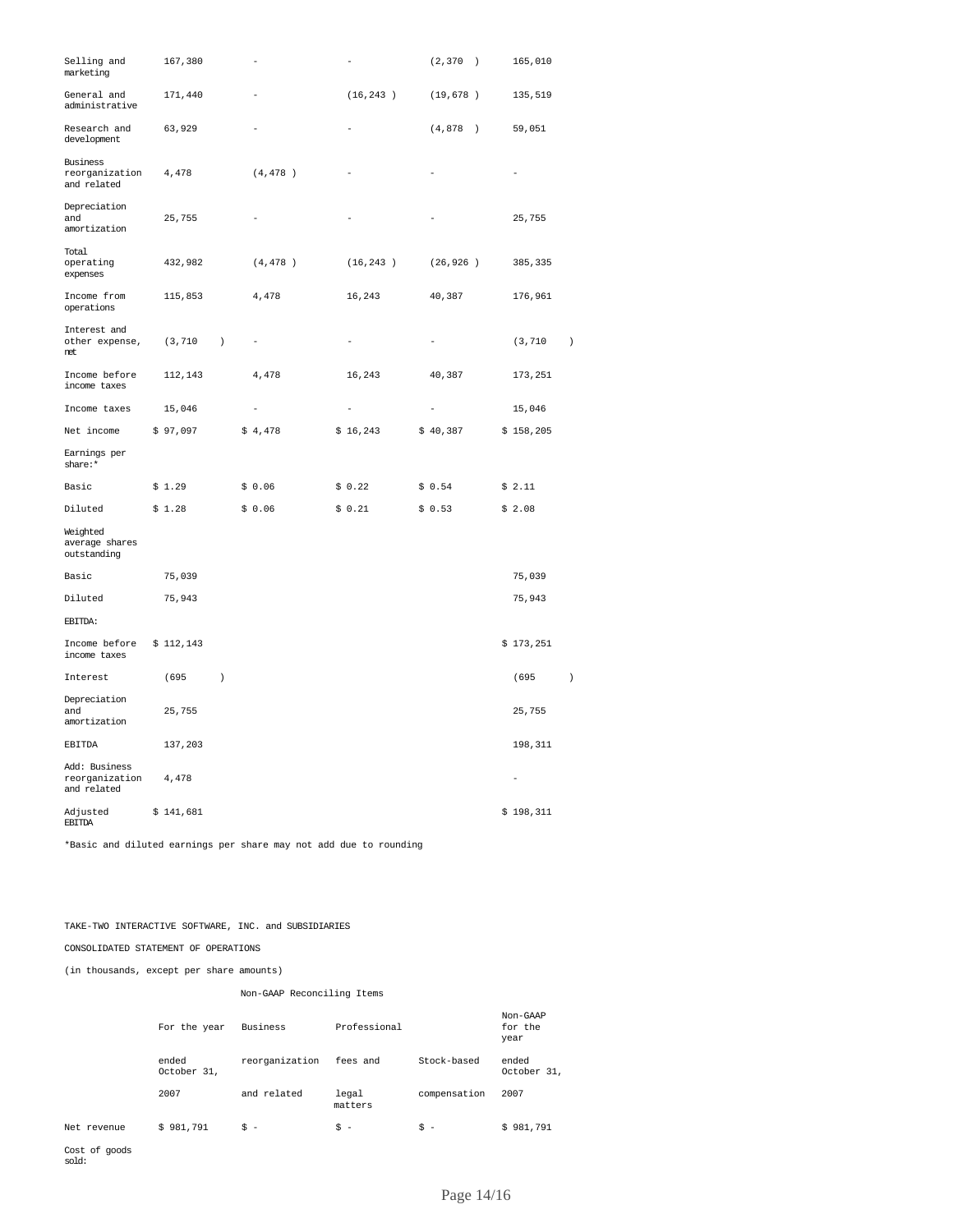| Product costs                                     | 511,088      |                  | (5, 164)  | $\rightarrow$ |           |                           |               | 505,924        |                  |
|---------------------------------------------------|--------------|------------------|-----------|---------------|-----------|---------------------------|---------------|----------------|------------------|
| Software<br>development<br>costs and<br>royalties | 136,485      |                  |           |               |           | (3, 216)<br>$\rightarrow$ |               | 133,269        |                  |
| Internal<br>royalties                             | 28,892       |                  |           |               |           |                           |               | 28,892         |                  |
| Licenses                                          | 58,569       |                  |           |               |           |                           |               | 58,569         |                  |
| Total cost of<br>goods sold                       | 735,034      |                  | (5, 164)  | $\rightarrow$ |           | (3, 216)<br>$\rightarrow$ |               | 726,654        |                  |
| Gross profit                                      | 246,757      |                  | 5,164     |               |           | 3,216                     |               | 255,137        |                  |
| Selling and<br>marketing                          | 130,652      |                  |           |               |           | (1, 232)                  | $\rightarrow$ | 129,420        |                  |
| General and<br>administrative                     | 150,432      |                  |           |               | (16, 726) | (7,080)                   | $\rightarrow$ | 126,626        |                  |
| Research and<br>development                       | 48,455       |                  |           |               |           | (3, 735)<br>$\rightarrow$ |               | 44,720         |                  |
| Business<br>reorganization<br>and related         | 17,467       |                  | (15, 401) |               |           | (2,066)<br>$\rightarrow$  |               |                |                  |
| Depreciation<br>and<br>amortization               | 27,449       |                  |           |               |           |                           |               | 27,449         |                  |
| Total operating<br>expenses                       | 374,455      |                  | (15, 401) |               | (16, 726) | (14, 113)                 |               | 328,215        |                  |
| Loss from<br>operations                           | (127, 698)   |                  | 20,565    |               | 16,726    | 17,329                    |               | (73, 078)      |                  |
| Loss on sale                                      |              |                  |           |               |           |                           |               |                |                  |
| and<br>deconsolidation                            | (4, 469)     | $\left( \right)$ | 3,080     |               |           |                           |               | (1, 389)       | $\rightarrow$    |
| Interest and<br>other income,<br>net              | 3,952        |                  |           |               |           |                           |               | 3,952          |                  |
| Loss before<br>income taxes                       | (128, 215)   |                  | 23,645    |               | 16,726    | 17,329                    |               | (70, 515)      |                  |
| Income taxes                                      | 10,191       |                  | 322       |               |           | -                         |               | 10,513         |                  |
| Net loss                                          | \$(138, 406) |                  | \$23,323  |               | \$16,726  | \$17,329                  |               | \$ (81,028 )   |                  |
| Loss per<br>share:*                               |              |                  |           |               |           |                           |               |                |                  |
| Basic                                             | \$(1.93)     | $\left( \right)$ | \$0.32    |               | \$0.23    | \$0.24                    |               | \$(1.13)       | $\left( \right)$ |
| Diluted                                           | \$(1.93)     | $\left( \right)$ | \$0.32    |               | \$0.23    | \$0.24                    |               | \$(1.13)       | $\lambda$        |
| Weighted<br>average shares<br>outstanding         |              |                  |           |               |           |                           |               |                |                  |
| Basic                                             | 71,860       |                  |           |               |           |                           |               | 71,860         |                  |
| Diluted                                           | 71,860       |                  |           |               |           |                           |               | 71,860         |                  |
| EBITDA:                                           |              |                  |           |               |           |                           |               |                |                  |
| Loss before<br>income taxes                       | \$(128, 215) |                  |           |               |           |                           |               | \$ (70, 515 )  |                  |
| Interest                                          | (2, 570)     | $\rightarrow$    |           |               |           |                           |               | (2, 570)       | $\rightarrow$    |
| Depreciation<br>and<br>amortization               | 27,449       |                  |           |               |           |                           |               | 27,449         |                  |
| EBITDA                                            | (103, 336)   |                  |           |               |           |                           |               | (45, 636)      |                  |
| Add: Business<br>reorganization<br>and related    | 22,631       |                  |           |               |           |                           |               | $\overline{a}$ |                  |
| Loss on sale<br>and<br>deconsolidation            | 4,469        |                  |           |               |           |                           |               | 1,389          |                  |
| Adjusted EBITDA $$$ (76,236)                      |              |                  |           |               |           |                           |               | \$ (44, 247 )  |                  |

\*Basic and diluted loss per share may not add due to rounding